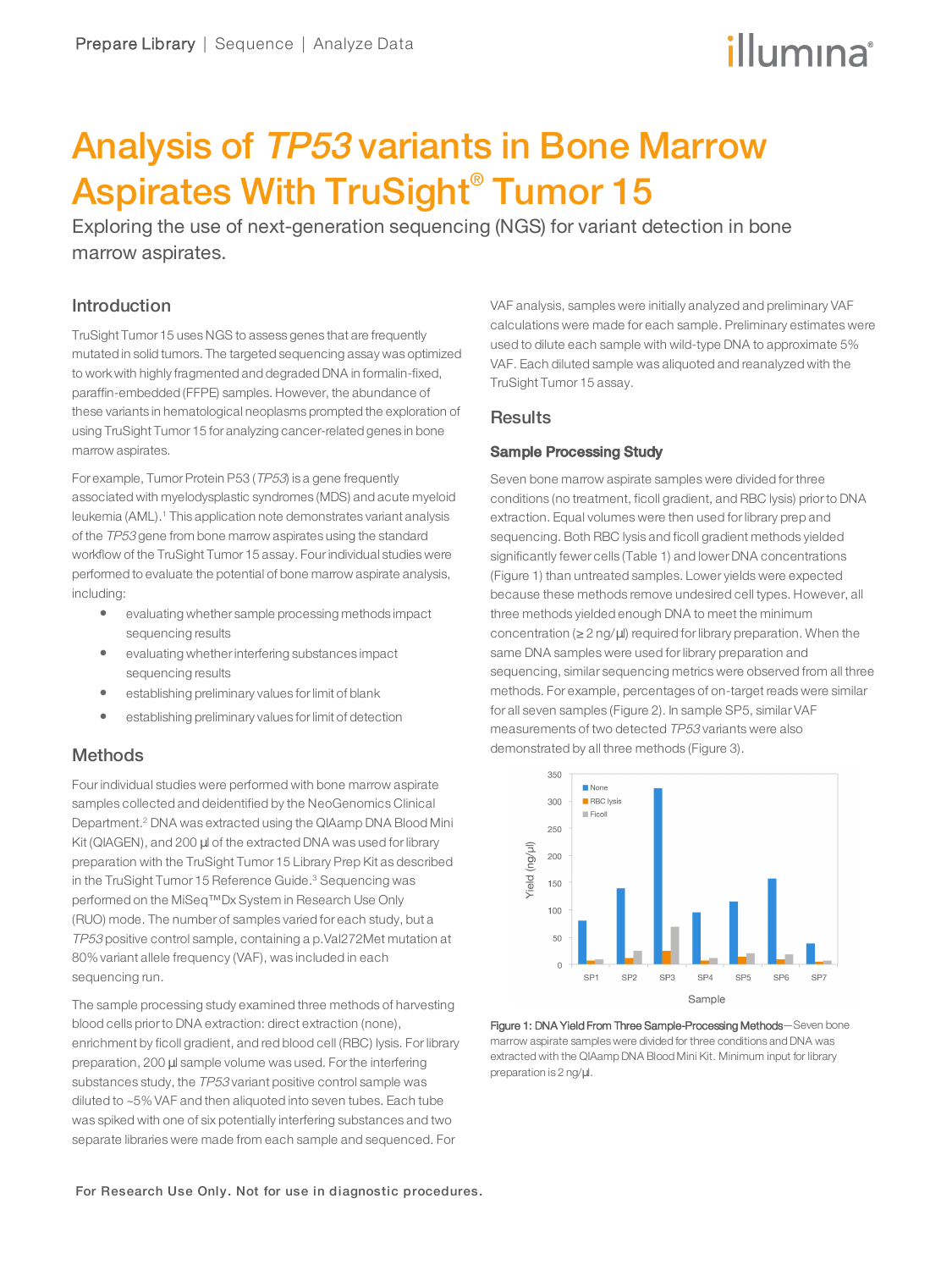| <b>Processing Method</b>                   | Average Yield (Cells/ul) |  |  |  |
|--------------------------------------------|--------------------------|--|--|--|
| None                                       | 24.700                   |  |  |  |
| <b>RBC</b> Iysis                           | 1228                     |  |  |  |
| Ficoll                                     | 2642                     |  |  |  |
| Average yield is shown from seven samples. |                          |  |  |  |





#### Figure 2: Percent of On-Target Reads From Three Sample-Processing Methods—

Seven bone marrow aspirate samples were split for three conditions. Following DNA extraction, 200 µl sample was used for library prep. Three sequencing runs were performed for each sample including a positive control.



#### Figure 3: VAF Measurement in Sample SP5 From Three Sample-Processing

Methods-Seven bone marrow aspirate samples were split for three conditions. Following DNA extraction, 200 µl sample volume was used for library prep. Similar VAFs were observed in two variants detected in sample SP5.

### Interfering Substances Study

The purpose of this study was to determine the extent of potential interference of endogenous or contaminating substances in bone marrow aspirate analysis. Control TP53 variant DNA was diluted to ~5% VAF, aliquoted, and spiked with six interfering substances (Table 2) before library preparation. Both ethylenediaminetetraacetic acid (EDTA) and hemoglobin appeared to interfere with the PCR amplification step resulting in the low library concentrations. After 1:5 dilution of hemoglobin and 1:1000 dilution of EDTA, all samples passed

library prep performance specifications, and two TruSight Tumor 15 libraries were sequenced per substance.

All spiked samples were reported to harborthe variant with VAF values ranging from 2.6–4.5%, suggesting these substances do not interfere with the TruSight Tumor 15 assay (Table 2). The TP53 p.Val272Met variant was not called in one of the bilirubin samples because of detection below the variant-calling threshold, but a manual review of the BAM files confirmed detection of the variant. No pattern of reduced coverage, or bases on target, was observed resulting from the presence of a specific substance with the DNA.

Table 2: Variant Detection in the Presence of Interfering **Substances** 

| Interfering<br>Substance                                                    | Substance<br>Concentration | Library<br>Prep | Sequencing<br>Run | <b>VAF</b><br>Measurement<br>(Two Runs) |  |
|-----------------------------------------------------------------------------|----------------------------|-----------------|-------------------|-----------------------------------------|--|
| Undiluted<br>control                                                        | ΝA                         | Pass            | Pass              | 0.773,0.789                             |  |
| Diluted control                                                             | ΝA                         | Pass            | Pass              | 0.037,0.031                             |  |
| Bilirubin<br>(conjugated)                                                   | 342 µM                     | Pass            | Pass              | $ND^a$ , 0.037                          |  |
| Hemoglobin                                                                  | $2$ g/l                    | Fail            | <b>NA</b>         | <b>NA</b>                               |  |
| Hemoglobin                                                                  | $2 \,\mathrm{mag}/l$       | Pass            | Pass              | 0.035,0.042                             |  |
| Intralipid                                                                  | 37 mM                      | Pass            | Pass              | 0.045,0.032                             |  |
| <b>EDTA</b>                                                                 | $3.6$ mg/ml                | Fail            | NA.               | NA.                                     |  |
| <b>EDTA</b>                                                                 | $0.72$ mg/ml               | Pass            | Pass              | 0.045,0.026                             |  |
| Heparin                                                                     | 30 USP units/ml            | Pass            | Pass              | 0.049,0.041                             |  |
| Ethanol                                                                     | 5% vol/vol                 | Pass            | Pass              | 0.028,0.042                             |  |
| Abbreviations: NA (not applicable), EDTA (ethylenediaminetetraacetic acid), |                            |                 |                   |                                         |  |

USP (United States Pharmacopeia)

a. ND = Not detected using TruSight Tumor 15 App for analysis.The TruSight Tumor 15 App does not make calls for variants at very low VAF. When the same data was analyzed with VariantStudio 2.2, VAF was called at 0.022.

# Limit of Blank Study

The purpose of this study was to characterize the background TP53 signal in DNA isolated from bone marrow. Two samples were previously evaluated and determined to be variant-negative. DNA from these samples was aliquoted and used to generate 21 libraries. Three sequencing runs were performed with seven experimental samples and a positive control sample in each run. Each run resulted in detection of TP53 variants in the positive controls (VAF values of 0.784, 0.779, and 0.781), but no TP53 mutations were detected in each of the 21 experimental samples. These results indicate no TP53 variant background in the bone marrow aspirates using the TruSight Tumor 15 assay.